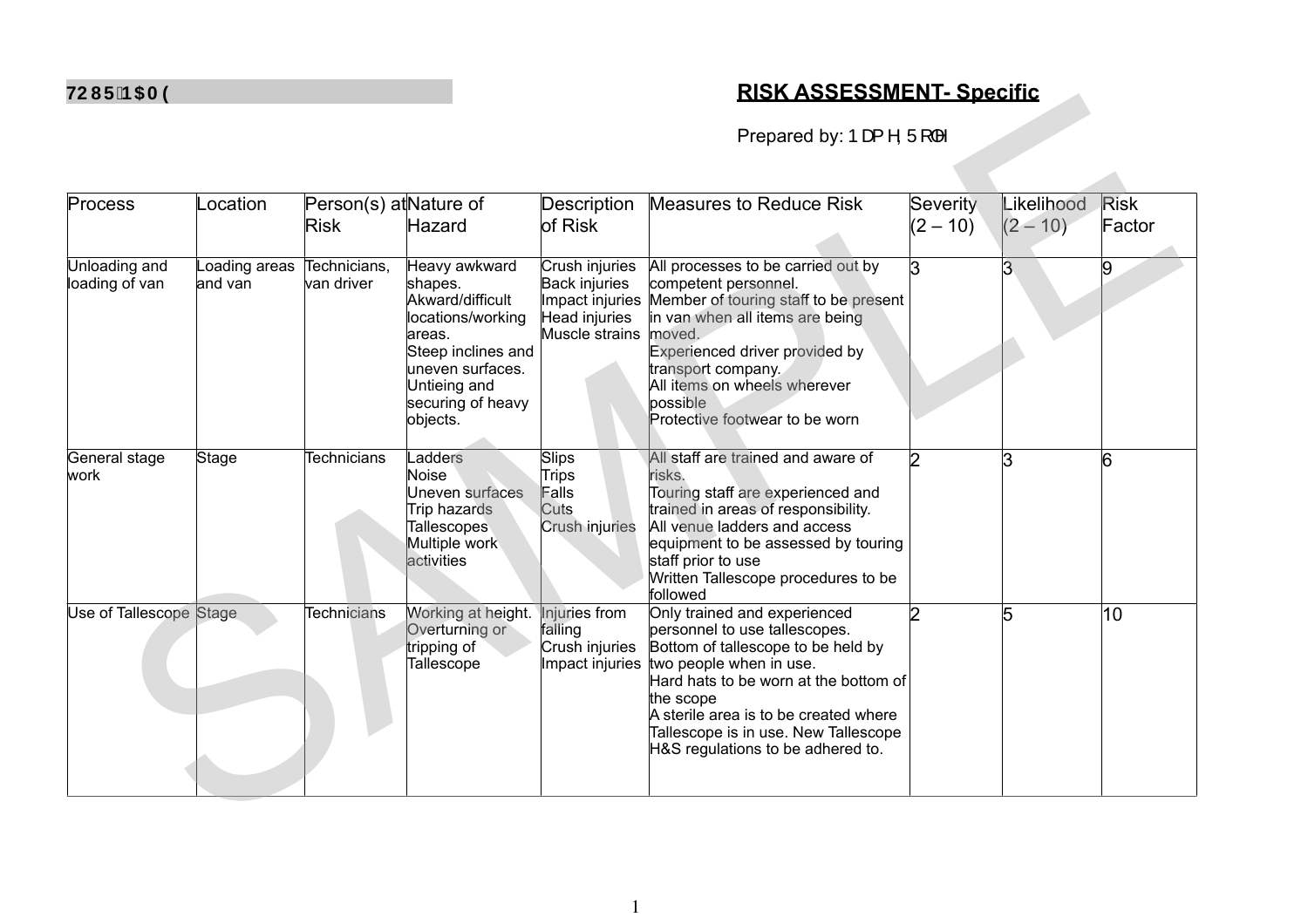| Process                                                              | Location                | Person(s) at Nature of<br><b>Risk</b>           | Hazard                                                                                                                                                                                           | Description<br>of Risk                                                                                          | <b>Measures to Reduce Risk</b>                                                                                                                                                                                                                                                                                                         | Severity<br>$(2 - 10)$ | Likelihood<br>$(2 - 10)$ | <b>Risk</b><br>Factor |
|----------------------------------------------------------------------|-------------------------|-------------------------------------------------|--------------------------------------------------------------------------------------------------------------------------------------------------------------------------------------------------|-----------------------------------------------------------------------------------------------------------------|----------------------------------------------------------------------------------------------------------------------------------------------------------------------------------------------------------------------------------------------------------------------------------------------------------------------------------------|------------------------|--------------------------|-----------------------|
| Lighting and<br>sound fit up and<br>maintenance                      | Stage and<br>auditorium | <b>Technicians</b>                              | Electricity<br>Working at height<br>Hot lanterns<br>Broken glass                                                                                                                                 | Electric shock<br>Fall Injuries<br>Burns<br>Impact injuries<br>from falling<br>objects<br>Cuts and<br>abrasions | All touring personnel trained and<br>aware of regulations and risks<br>Inspection of venue access<br>equipment before use<br>Strict adherence to safe working<br>loads.<br>Isolation of electricity supplies.<br>Compliance with manufacturer's<br>instructions.<br>Suitable protective clothing to be<br>worn when necessary          | l3                     | 3                        | 9                     |
| Installation of<br>temporary<br>electrical systems<br>and cables     | Stage                   | <b>Technicians</b><br>Cast<br>Stage Crew        | High voltage<br>electricity<br>Phase connections Trips<br>increasing<br>potential voltage<br>Cables in<br>gangways<br>Moving scenery<br>with, and over<br>cables<br>Cables breaking /<br>tearing | Electric shock.<br>Burns<br>Falls                                                                               | Authorised and trained competent<br>personnel only.<br>IEE and Electricity at Work regs<br>adhered to.<br>Visual inspection to be carried out<br>after installation.<br>Competent person to check no<br>potential between neutral and earth<br><b>Provision First Aid cover</b><br>All cables to be marked, covered or<br>cordoned off |                        | 5                        | 5                     |
| House keeping<br>and stage<br>management,<br>general show<br>running | Stage                   | <b>Technicians</b><br>Cast<br><b>Stage Crew</b> | Management of<br>crowded<br>environment with<br>both static and<br>moving hazards                                                                                                                | Falls<br>Trips                                                                                                  | Stage management to ensure that all 2<br>areas are safe and clean.<br>Cast members to walk cue to cue<br>Walkways to be kept clear                                                                                                                                                                                                     |                        | 2                        | 4                     |
|                                                                      |                         |                                                 |                                                                                                                                                                                                  |                                                                                                                 |                                                                                                                                                                                                                                                                                                                                        |                        |                          |                       |